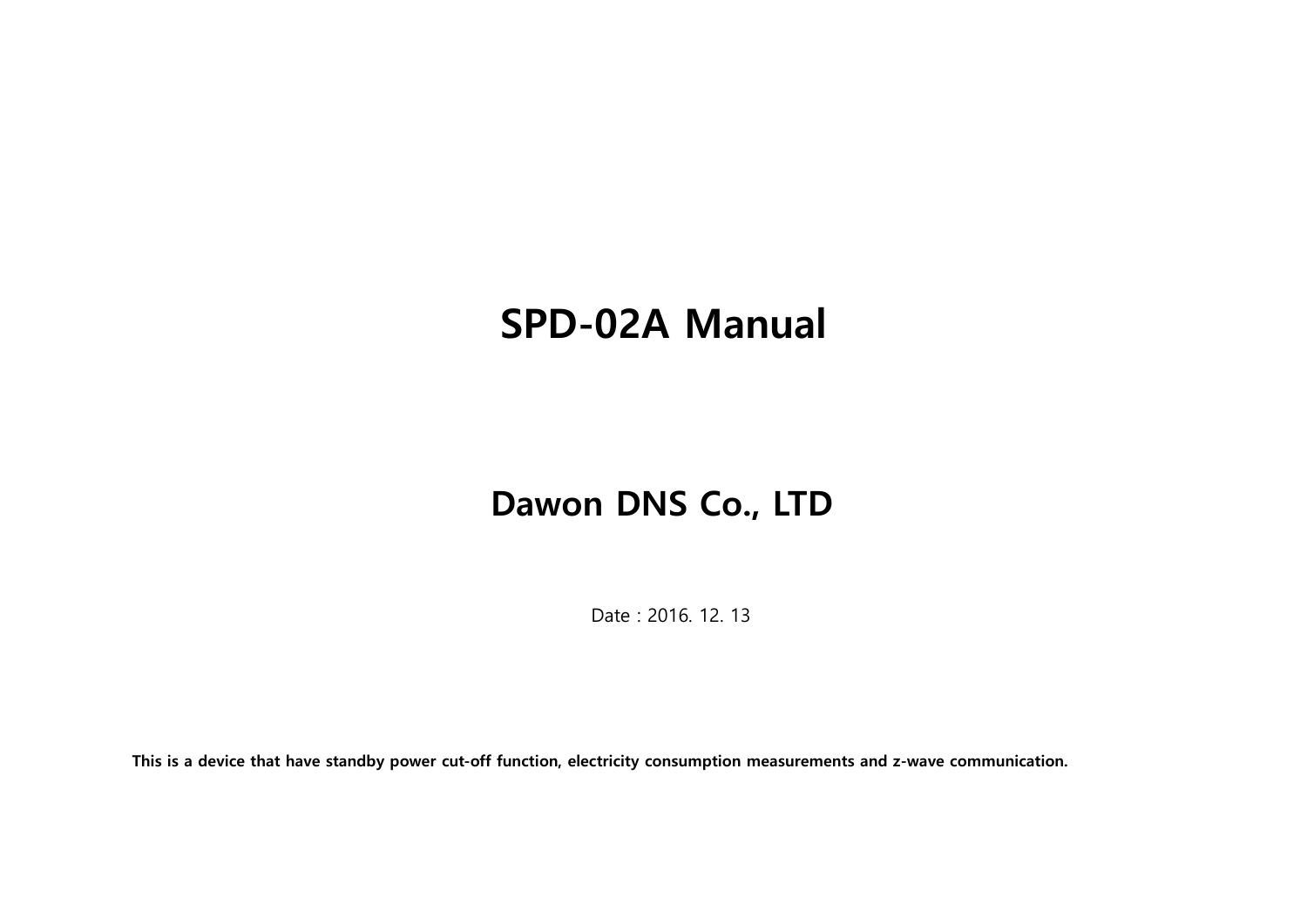

#### D.1 Slave Device : Inclusion/Exclusion/Product Reset

Inclusion/Exclusion : In the state Smart Plug is plugged into the power outlet, you press the button of Smart Plug with your finger to 5 seconds continuously and if you take your finger off when the LED blinking of the device is in the Inclusion or Exclusion.

Product Reset : In the state Smart Plug is plugged into the power outlet, you press the button of Smart Plug with your finger to 10 or more seconds continuously and if you take your finger off when the LED blinking of the device is in the Product Reset. Please use this procedure only in the event that the network primary controller is missing or otherwise inoperable.

(Smart Plug가 전원 콘센트에 꽂혀있는 상태에서 Smart Plug의 Button을 손가락으로 5초간 지속적으로 눌러서 적색 LED가 점멸하게 될 때 손가락 을 떼면 Inclusion 또는 Exclusion을 하게 되어 있습니다.)

- Inclusion : After mounting the UZB controller to your PC and run the PC Controller program you can click the Add button in the PC Controller program. Press the button on the Smart Plug for more than five seconds after you plug the Smart Plug into a power outlet will Inclusion in the network controller, while the flashing red button LED Smart Plug.

(UZB콘트롤러를 PC에 부착하고 PC Controller 프로그램을 실행한 후 PC Controller 프로그램의 Add버튼을 누릅니다. Smart Plug를 전원 콘센트에 꽂은 후 Smart Plug의 버튼을 5초이상 누르면 Smart Plug의 버튼 LED가 적색으로 점멸하면서 콘트롤러 네트워크에 Inclusion 이 됩니다.)

- Exclusion : After mounting the UZB controller to your PC and run the PC Controller program you can click the Remove button in the PC Controller program. Press the button on the Smart Plug for more than five seconds after you plug the Smart Plug into a power outlet will Exclusion in the network controller, while the flashing red button LED Smart Plug.

(UZB콘트롤러를 PC에 부착하고 PC Controller 프로그램을 실행한 후 PC Controller 프로그램의 Remove버튼을 누릅니다. Smart Plug를 전원 콘센트에 꽂은 후 Smart Plug의 버튼을 5초이상 누르면 Smart Plug의 버튼 LED가 적색으로 점멸하면서 콘트롤러 네트워크에서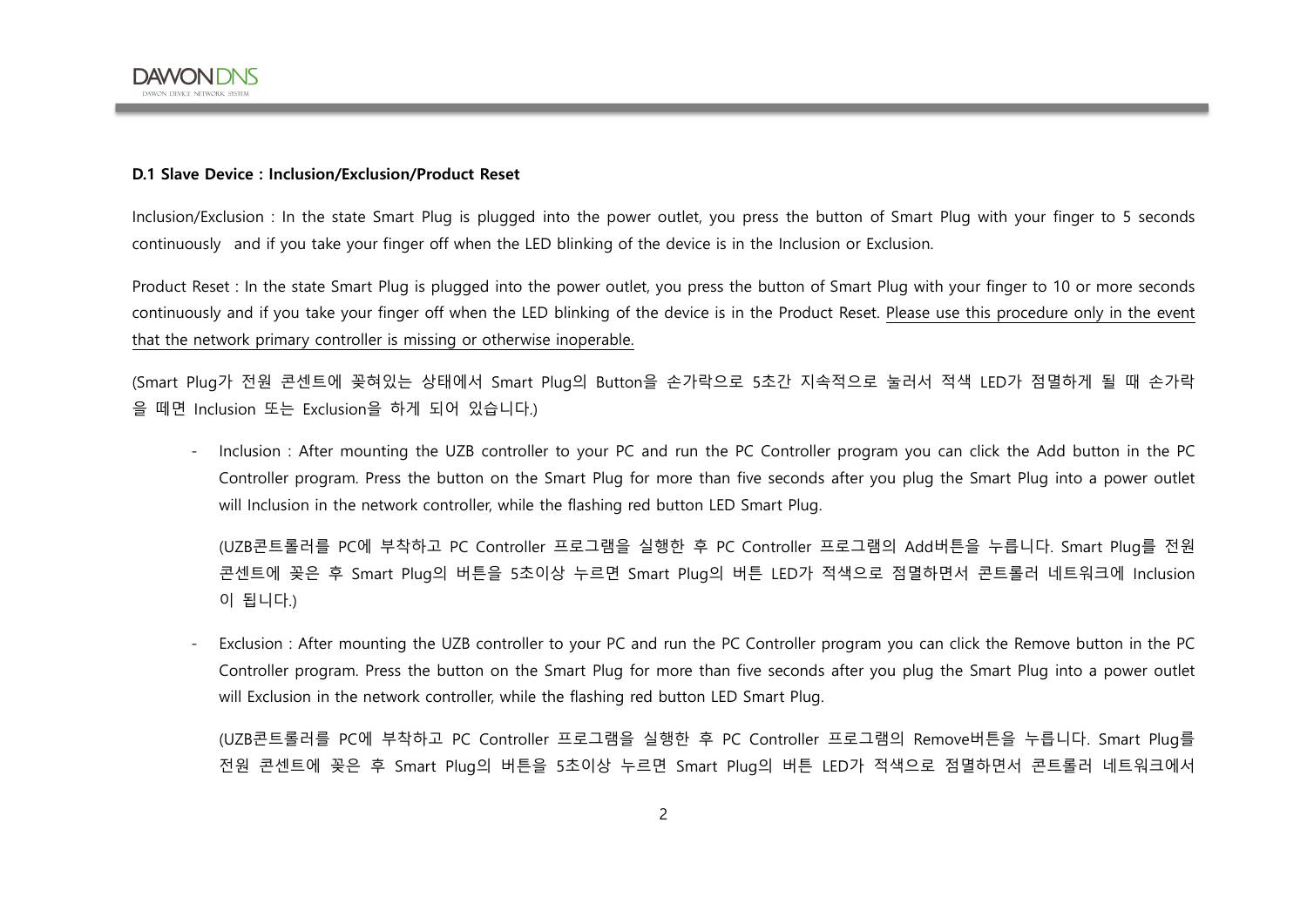

Exclusion이 됩니다.)

- Product reset : Press the button on the Smart Plug for more than 10 seconds after you plug the Smart Plug into a power outlet will make a Exclusion in the network controller, while blinking LED Smart Plug LED. And all the variables are initialized.
	- (Smart Plug를 전원 콘센트에 꽂은 후 Smart Plug의 버튼을 10초이상 누르면 Smart Plug의 버튼 LED가 적색으로 점멸하면서 콘트롤러 네트워크에서 Exclusion이 됩니다. 그리고 모든 변수는 초기화 됩니다.)



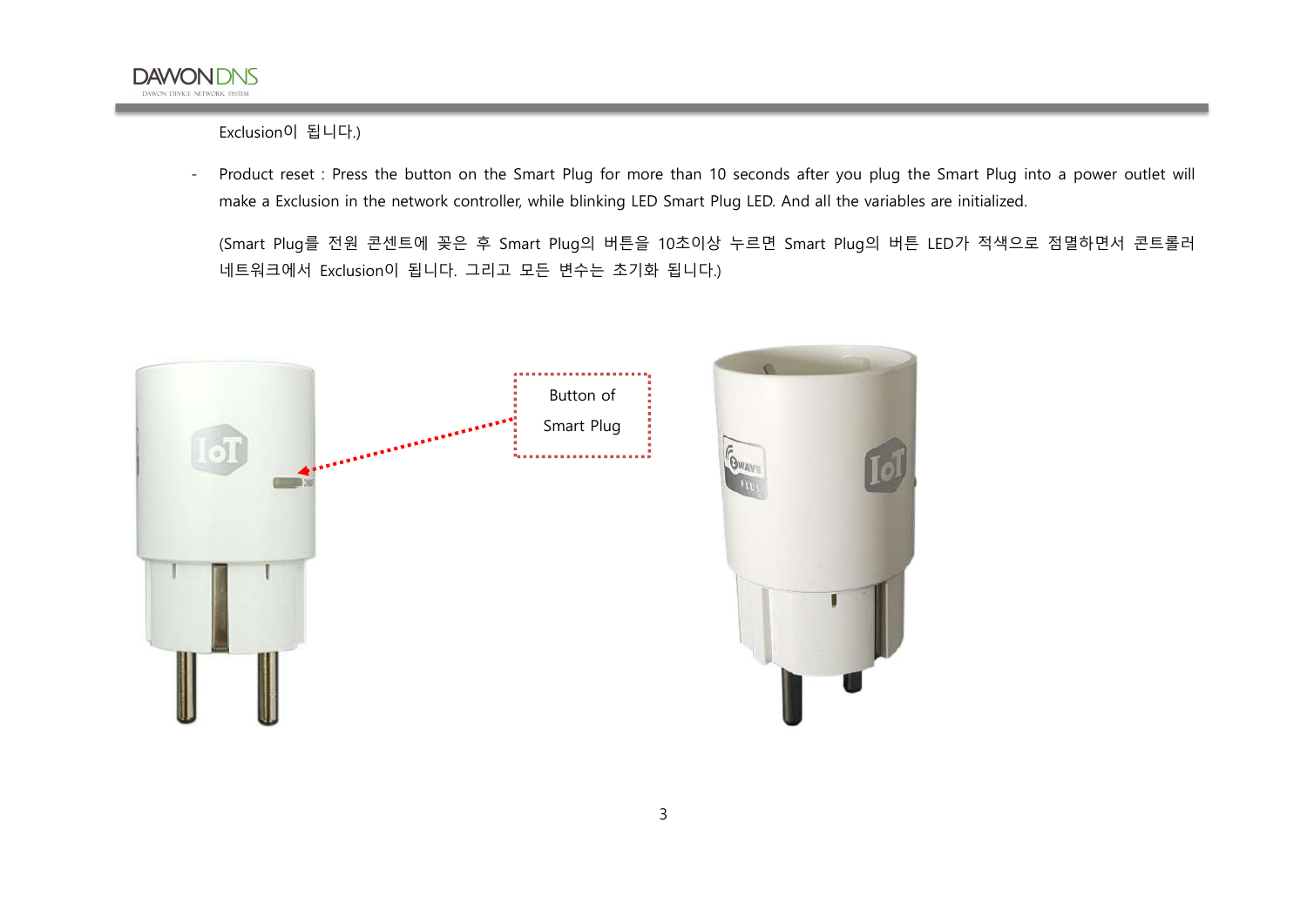#### D.7 Type

1) ROLE TYPE : AOS(Always On Slave) - ZWAVEPLUS\_INFO\_REPORT\_ROLE\_TYPE\_SLAVE\_ALWAYS\_ON

#### 2) DEVICE TYPE : Switch On/Off

- 1. Generic : GENERIC\_TYPE\_SWITCH\_BINARY
- 2. Specific : SPECIFIC\_TYPE\_POWER\_SWITCH\_BINARY

#### 3) NODE TYPE : Z-Wave plus

- ZWAVEPLUS\_INFO\_REPORT\_NODE\_TYPE\_ZWAVEPLUS\_NODE
- Node Info List

| Command class name                  | Security |
|-------------------------------------|----------|
| COMMAND CLASS ZWAVEPLUS INFO        | X        |
| <b>COMMAND CLASS VERSION</b>        | X        |
| COMMAND CLASS MANUFACTURER SPECIFIC | X        |
| COMMAND CLASS DEVICE RESET LOCALLY  | X        |
| COMMAND CLASS ASSOCIATION           | X        |
| COMMAND CLASS ASSOCIATION GRP INFO  | X        |
| <b>COMMAND CLASS POWERLEVEL</b>     | X        |
| <b>COMMAND CLASS BASIC</b>          | Ω        |
| COMMAND CLASS SWITCH BINARY         | $\Omega$ |
| <b>COMMAND CLASS METER V3</b>       | X        |
| COMMAND CLASS CONFIGURATION         | $\Omega$ |
| COMMAND CLASS FIRMWARE UPDATE MD V2 | X        |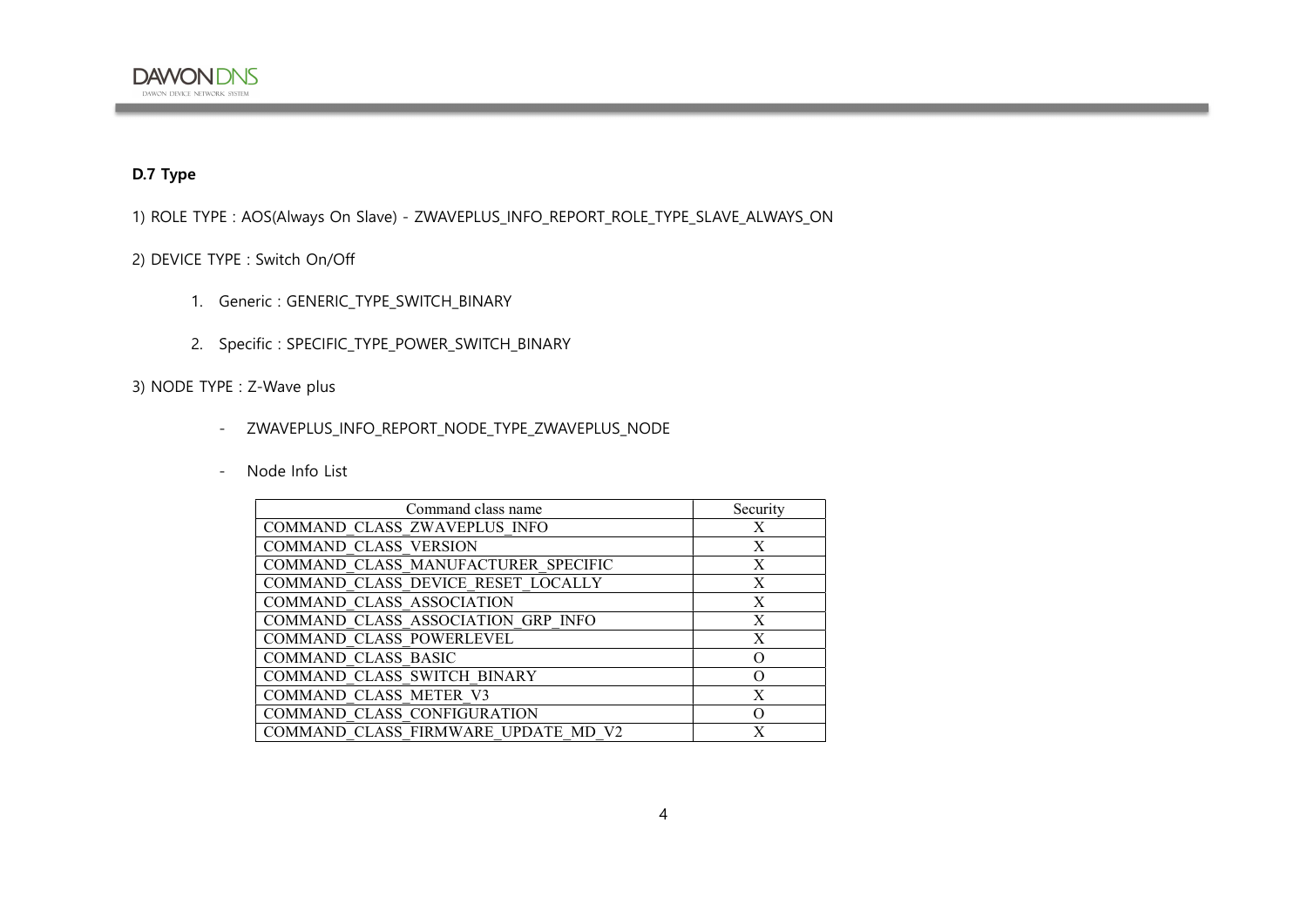#### D.9 Protocol (This Device is also compatible with other well-Device.)

This product can be included and operated in any Z-Wave network with other Z-Wave certified devices from other manufacturers and/or other applications. All non-battery operated nodes within the network will act as repeaters regardless of vendor to increase reliability of the network.

| No             | <b>Command Class</b> | <b>Command Name</b>      | Value                                                                               | Operation                                                   |
|----------------|----------------------|--------------------------|-------------------------------------------------------------------------------------|-------------------------------------------------------------|
|                | COMMAND_CLASS_BASIC  | <b>BASIC_GET</b>         | <b>BASIC_REPORT</b>                                                                 | Relay Status                                                |
|                | $_{\rm \perp}$ V1    | <b>BASIC_SET</b>         | 0xFF                                                                                | Relay ON                                                    |
|                |                      |                          | 0x00                                                                                | Relay OFF                                                   |
| $\overline{2}$ | COMMAND_CLASS_SWITC  | SWITCH_BINARY_SET        | 0xFF                                                                                | Relay ON                                                    |
|                | H_BINARY_V1          |                          | 0x00                                                                                | Relay OFF                                                   |
|                |                      | SWITCH_BINARY_GET        | SWITCH_BINARY_REPORT                                                                | Relay Status Value                                          |
| 3              | COMMAND_CLASS_METE   | When the device          | <b>METER REPORT</b>                                                                 |                                                             |
|                | $R_V3$               | requests a METER_GET     | Rate Type: METER_REPORT_RATE_TYPE_IMPORT_V4(0x01)                                   |                                                             |
|                |                      | reports the value set in |                                                                                     | Meter Type: METER_REPORT_METER_TYPE_ELECTRIC_METER_V3(0x01) |
|                |                      | the Scale.               | Delta Time : Transmission Period(in minutes), Previous Meter Value : Previous Value |                                                             |
|                |                      |                          | Scale:0x00                                                                          | Report the KWh(4 byte) value                                |
|                |                      |                          | Scale:0x02                                                                          | Report the Watt(4byte) value                                |
|                |                      |                          |                                                                                     | The hex data of device must be divided by 100               |
|                |                      |                          |                                                                                     | because this data is 1/100 Watt unit.                       |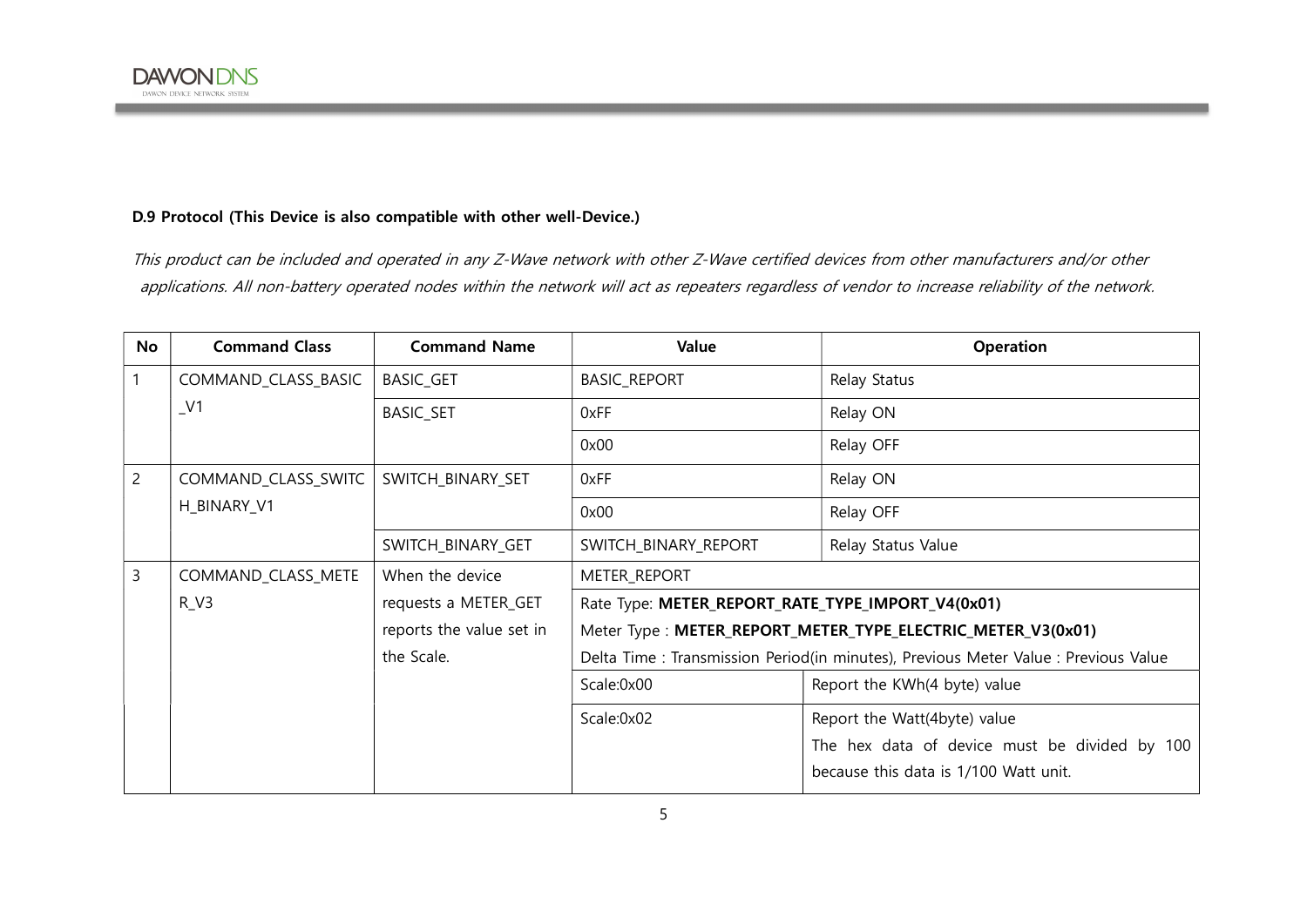

|   |                     | METER_RESET         |                              | initialize the KWh value                                                            |
|---|---------------------|---------------------|------------------------------|-------------------------------------------------------------------------------------|
|   |                     | METER_SUPPORTED_GET |                              |                                                                                     |
|   |                     | METER_SUPPORTED_REP | Scale: 0 or 2                | Meter Type:0x01, Scale Supported:0x05                                               |
|   |                     | <b>ORT</b>          |                              |                                                                                     |
| 4 | COMMAND_CLASS_CONF  | CONFIGURATION_SET   | Parameter Number: 1          | (Standby Power Setting Value : 3 Byte, Standby                                      |
|   | <b>IGURATION_V1</b> |                     | Size: 4                      | Power Enable/Disble: 1 Byte)                                                        |
|   |                     |                     |                              | Value : if the value is set by 300, standby power                                   |
|   |                     |                     |                              | equals 3.00w (0x00012C) and standby power enable                                    |
|   |                     |                     |                              | is 1. $\rightarrow$ total 0x00012C01                                                |
|   |                     |                     |                              | (Default: 0 - 0.00W, StandbyPower Disable)                                          |
|   |                     |                     | Parameter Number: 2          | Value : $1 \rightarrow$ Periodic Measurement Value                                  |
|   |                     |                     | Size: 1                      | <b>Transmission Enable</b>                                                          |
|   |                     |                     | (This configuration value is | Value : $0 \rightarrow$ Periodic Measurement Value                                  |
|   |                     |                     | used only 0 and 1.)          | Transmission disable                                                                |
|   |                     |                     |                              | (Default: Periodic Measurement Value                                                |
|   |                     |                     |                              | Transmission Enable)                                                                |
|   |                     |                     | Parameter Number: 3          | Value : $0 \rightarrow$ Accumulation Stop                                           |
|   |                     |                     | Size: 1                      | Value : $1 \rightarrow$ Accumulation Start                                          |
|   |                     |                     | (This configuration value is | (Default: Accumulation Start)                                                       |
|   |                     |                     | used only 0 and 1.)          |                                                                                     |
|   |                     |                     | Parameter Number: 4          | Value : $0 \rightarrow$ Connected Device Not Use                                    |
|   |                     |                     | Size: 1                      | Value : $1 \rightarrow$ Connected Device Use                                        |
|   |                     |                     |                              | (This configuration value is $\vert$ - Before setting the standby power it does not |

the control of the control of the control of the control of the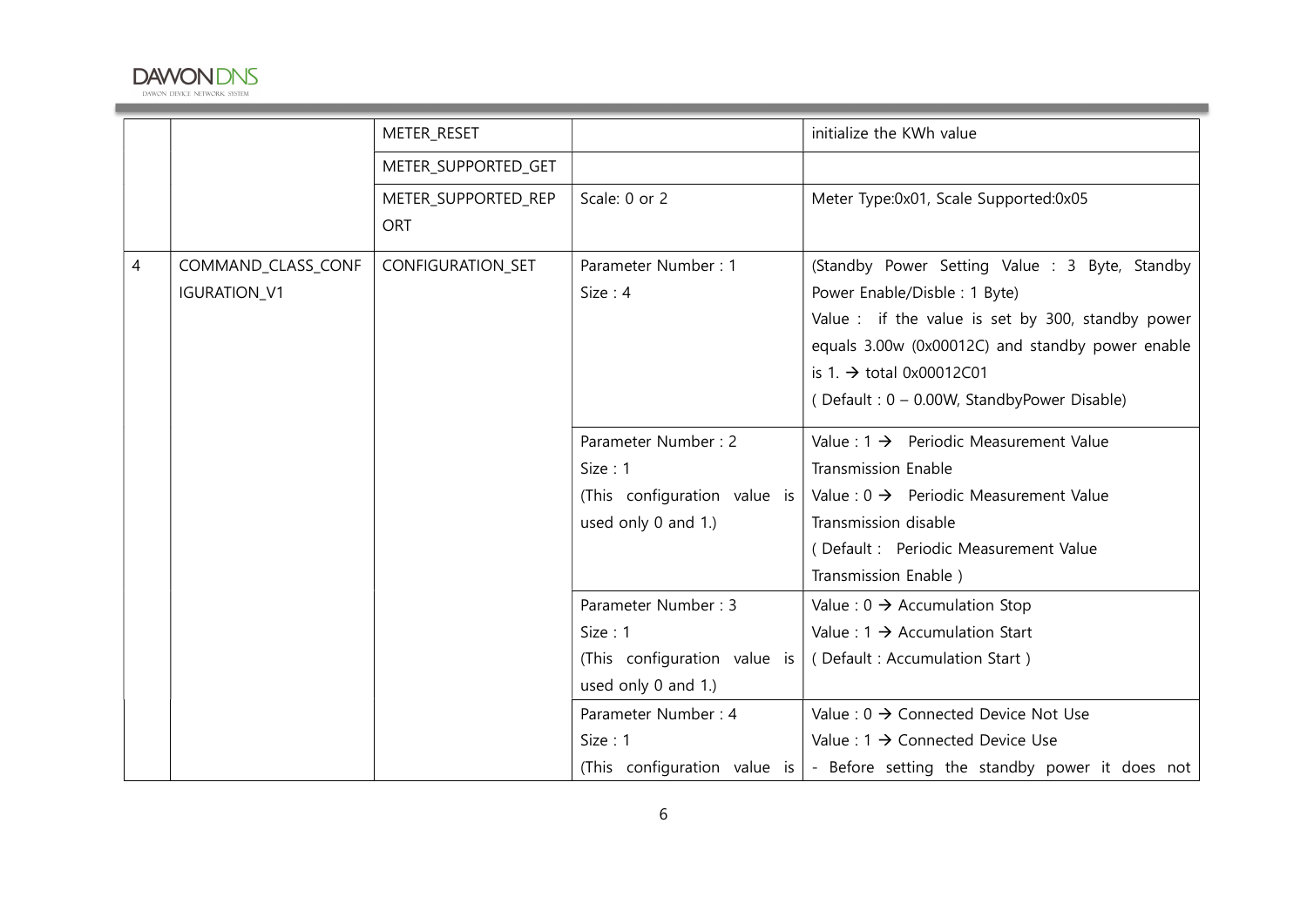

|   |                     |                     | used only 0 and 1.)        | report.                                                  |
|---|---------------------|---------------------|----------------------------|----------------------------------------------------------|
|   |                     |                     | Parameter Number: 5        | Minimum time interval : 10minutes                        |
|   |                     |                     | Size: 1                    |                                                          |
|   |                     |                     |                            | Value : 1 (10 minutes $*$ 1) = 10 minutes interval       |
|   |                     |                     |                            | Value: 2 (10 minutes $*$ 2) = 20 minutes interval        |
|   |                     |                     |                            |                                                          |
|   |                     |                     |                            |                                                          |
|   |                     |                     |                            | Value: $144(10m * 144) = 24$ hours interval = > MAX      |
|   |                     |                     |                            | (Default : $6 = One hour$ )                              |
|   |                     | CONFIGURATION_GET   | Parameter Number: 1~5      | CONFIGURATION_REPORT                                     |
| 5 | COMMAND_CLASS_NOTIF | NOTIFICATION_REPORT | V1 Alarm Type: 0x00        | None Supported                                           |
|   | <b>ICATION</b>      |                     | <b>Notification Status</b> | 0xFF : Unsolicited notification                          |
|   |                     |                     | Notification Type: 0x04    | Heat Event                                               |
|   |                     |                     |                            | $\rightarrow$ 0x04 : Rapid Temperature Rise              |
|   |                     |                     |                            | $\rightarrow$ 0x06 : Under temperature                   |
|   |                     |                     |                            | $\rightarrow$ 0x02 : Over Temperature Cut off            |
|   |                     |                     | Notification Type: 0x08    | Power Management Event                                   |
|   |                     |                     |                            | $\rightarrow$ 0x02 : Relay OFF                           |
|   |                     |                     |                            | $\rightarrow$ 0x03 : Relay ON                            |
|   |                     |                     |                            | $\rightarrow$ 0x06 : OverCurrent                         |
|   |                     |                     |                            | $\rightarrow$ 0x08 : Over load                           |
|   |                     |                     |                            | $\rightarrow$ 0x00 : Under load                          |
|   |                     |                     | Notification Type: 0x09    | Notification Event System                                |
|   |                     |                     |                            | $\rightarrow$ 0x01 : Hardware failure(Internal Operation |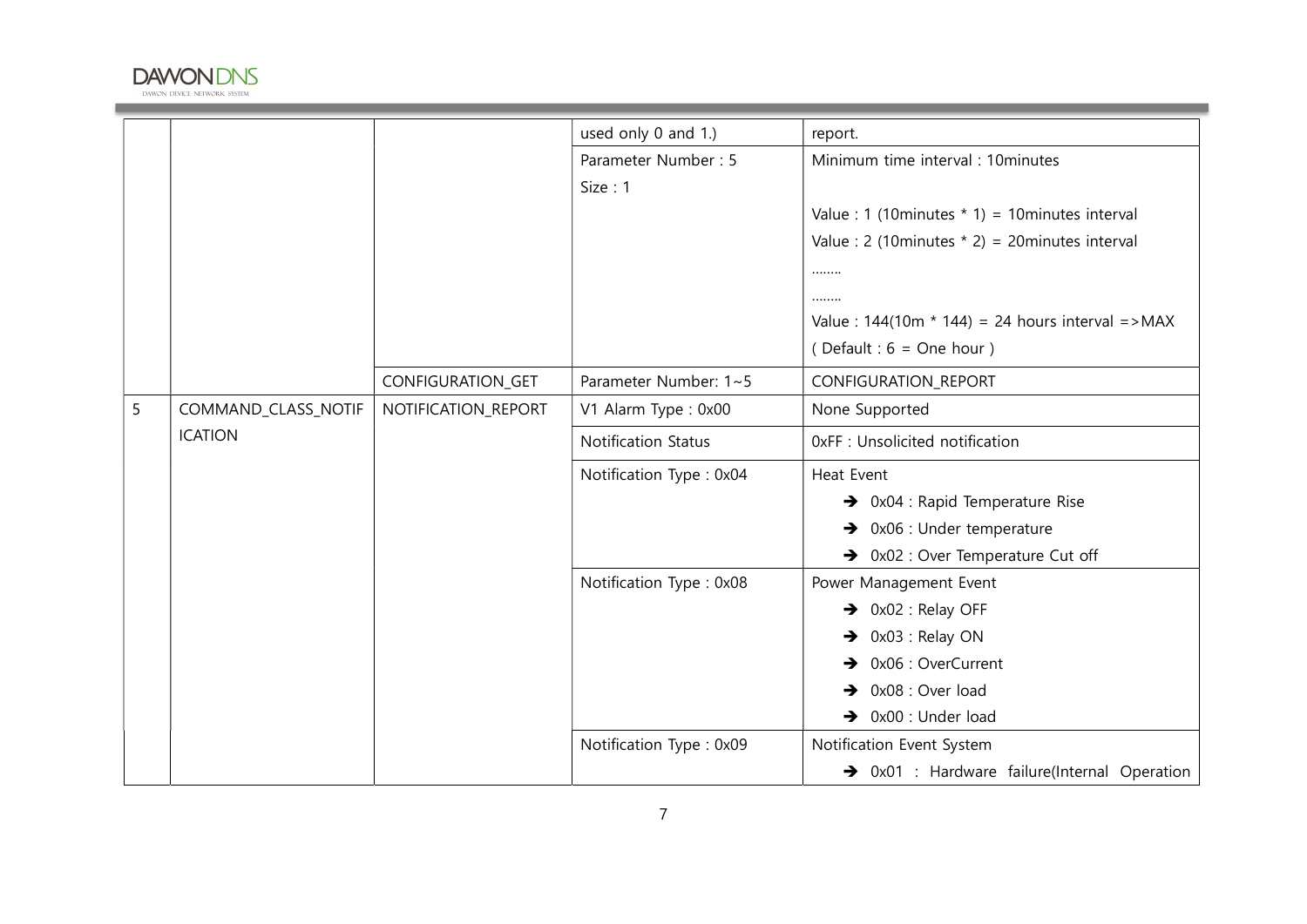

|   |                     |                       |                                                                                                                                                                                    | failure)                                                                                                                                                                                                                                                                                                              |
|---|---------------------|-----------------------|------------------------------------------------------------------------------------------------------------------------------------------------------------------------------------|-----------------------------------------------------------------------------------------------------------------------------------------------------------------------------------------------------------------------------------------------------------------------------------------------------------------------|
| 6 | COMMAND_CLASS_VERSI | <b>VERSION_GET</b>    |                                                                                                                                                                                    |                                                                                                                                                                                                                                                                                                                       |
|   | ON                  | <b>VERSION_REPORT</b> | Library Type                                                                                                                                                                       | 1byte                                                                                                                                                                                                                                                                                                                 |
|   |                     |                       | Protocol Version                                                                                                                                                                   | 2byte                                                                                                                                                                                                                                                                                                                 |
|   |                     |                       | Application Version                                                                                                                                                                | 2byte - When the application firmware is update,<br>this value is changed. (Start at 1.00)                                                                                                                                                                                                                            |
| 7 | Unsolicited Report  | NOTIFICATION_REPORT   | <b>Notification Type: 0x04</b><br><b>Rapid Temperature Rise</b><br>: 0x04<br><b>Under Temperature</b><br>: 0x06                                                                    | When temperature rises over the threshold, device<br>reports Rapid Temperature event. When temperature<br>falls down less than the threshold, device reports<br>Under Temperature event.                                                                                                                              |
|   |                     |                       | <b>Notification Type: 0x08</b><br>Relay ON: 0x03<br>Relay OFF: 0x02                                                                                                                | When unplugging from the wall outlet and plugged<br>into a smart plug. The device is based on the current<br>state relays Report to Notification.<br>Or The Report also states that the relay current value<br>of the device changed.                                                                                 |
|   |                     |                       | <b>Notification Type: 0x08</b><br><b>OverCurrent: 0x06</b><br><b>Notification Type: 0x04</b><br><b>Over Temperature: 0x02</b><br><b>Notification Type: 0x08</b><br>Over Load: 0x08 | When over-current occurs, the device shuts off the<br>relay. The device Report the over-current.<br>When over-temperature occurs, the device shuts off<br>the relay. The device Report the over-temperature.<br>When over-current occurs, device reports Over Load<br>event. When current consumption falls down less |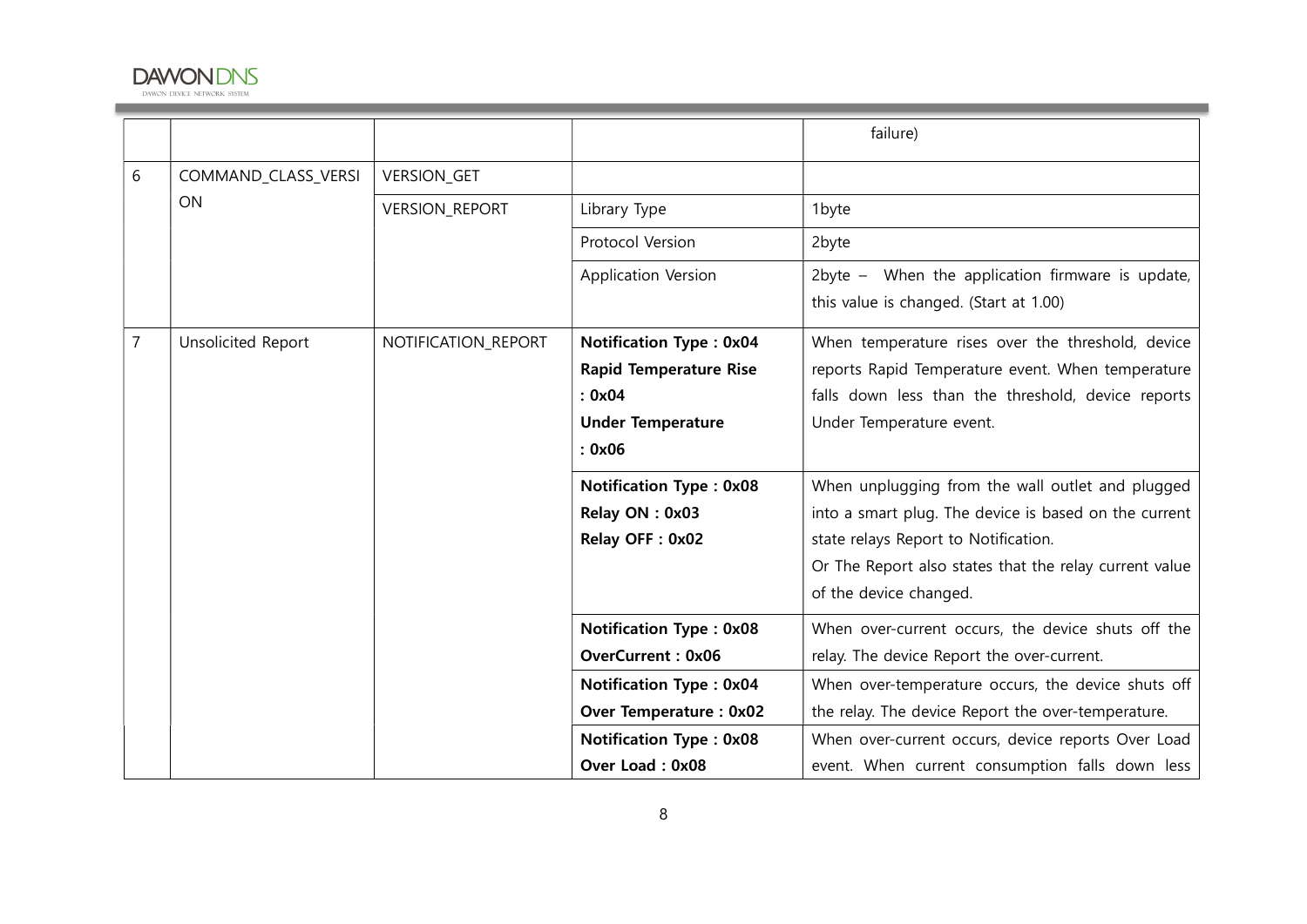

|                       | <b>Under Load: 0x00</b>                                                         | than the threshold, device reports Under Load event. |
|-----------------------|---------------------------------------------------------------------------------|------------------------------------------------------|
|                       | <b>Notification Type: 0x09</b>                                                  | Device must report when it is not the normal         |
|                       | Hardware Fail: 0x01                                                             | operation as an internal malfunction.                |
| MeterV3_REPORT        | Rate Type: METER_REPORT_RATE_TYPE_IMPORT_V4(0x01)                               |                                                      |
|                       | Meter Type: METER_REPORT_METER_TYPE_ELECTRIC_METER_V3(0x01)                     |                                                      |
|                       | Delta Time: Transmission Period(min unit), Previous Meter Value: Previous Value |                                                      |
|                       | Scale:0x00                                                                      | Report the KWh(4byte) value.                         |
|                       |                                                                                 | In addition to reporting regularly even              |
|                       |                                                                                 | when plugged in to a power source and                |
|                       |                                                                                 | the first report at a time.                          |
| CONFIGURATION_REPOR   | Parameter Number: 5                                                             | When connected equipment is changed to Use in        |
| $\top$                | Size: 1                                                                         | the Not Use, when the device is changed to Not Use   |
|                       |                                                                                 | In Use.                                              |
|                       |                                                                                 | The standby power of connected devices to become     |
|                       |                                                                                 | this feature is enabled must be set. Or used the     |
|                       |                                                                                 | Default value.                                       |
| <b>VERSION_REPORT</b> | Library Type                                                                    | 1byte                                                |
|                       | Protocol Version                                                                | 2byte                                                |
|                       | Application Version                                                             | 2byte - If the Application firmware is being         |
|                       |                                                                                 | upgraded this value is changed. (Starting at 1.00)   |
|                       |                                                                                 | If the firmware is upgraded when you turn off the    |
|                       |                                                                                 | main power, the plug must report the version.        |

the control of the control of the control of the control of the control of

D.10 Key Features